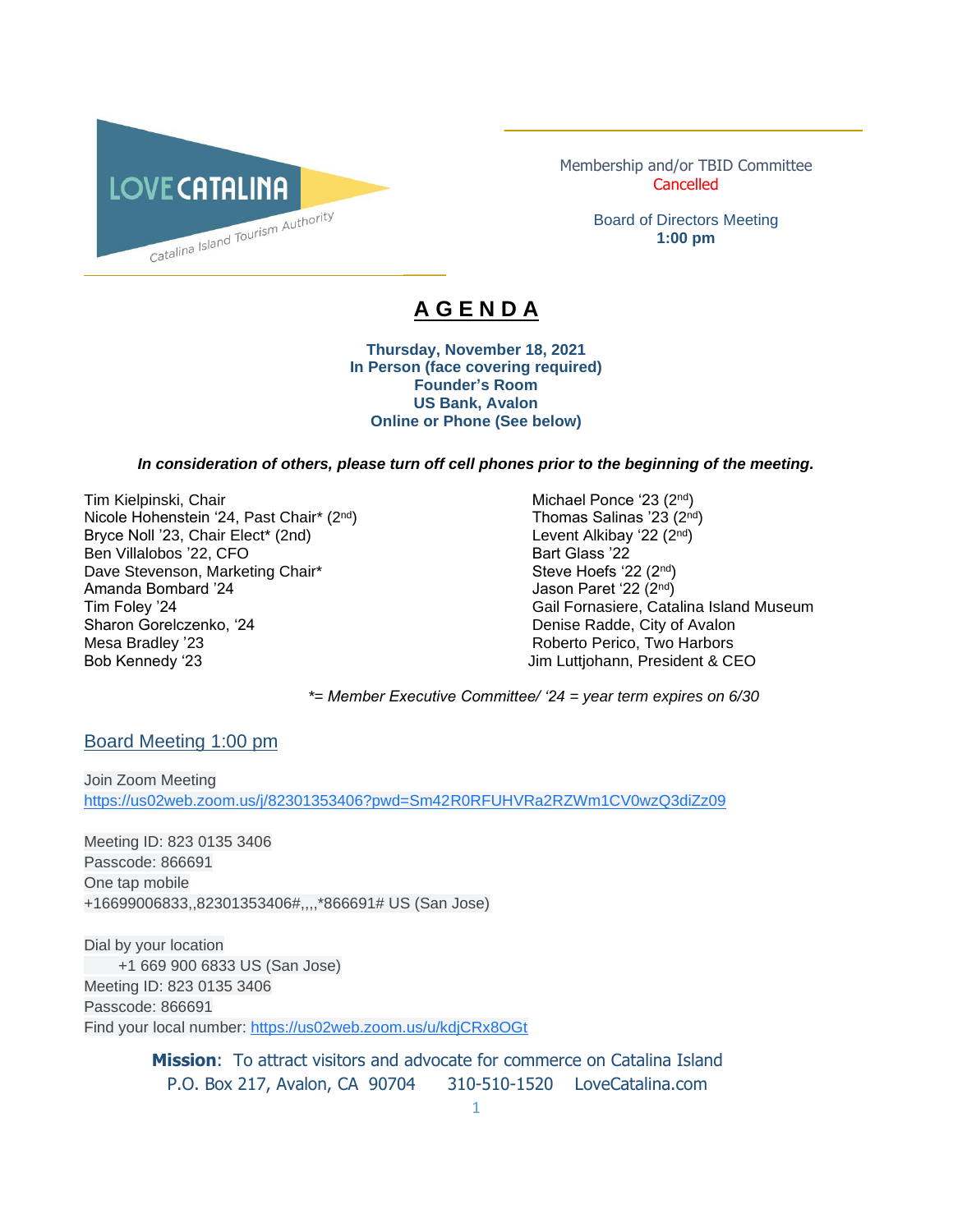### **I. Call to Order**

### **II. Introductions and Recognitions**

### **III. Presentation(s)**

a. Xceptional Music, 2021 Concert Season Report—Ray McKewon

### IV. **Consent Item(s)**

- a. Approve Minutes
	- i. October 28, 2021\*
	- ii. November 4, 2021\*
- b. Presentation of Financials—Ben Villalobos
	- i. October 2021 financials\*

# **V. Report of the Chair**

- a. TOT/TBID update
- b. Attendance
	- i. Board Member status due to absences

# **VI. Report of the President**

- a. Monthly report\*
- b. New Employee Handbook\*
- c. Injury & Illness Prevention Program\*

# **VII.Discussion & Possible Action Item(s)**

- a. Marketing Reports
	- i. Marketing Update—Dave Stevenson
	- ii. Public Relations Update—Cathy Miller
	- iii. 2022 Visitor Guide—Michelle Warner
- b. Visitor & Member Services Reports
	- i. Membership Update—Nicole Hohenstein
		- 1. Drops & Renewals
		- 2. Approve New Member Dion & Sons\*
- c. Events Reports
	- i. Triathlon, Mixers, Shop Catalina and New Year's Eve Gala—Janet DeMyer
	- ii. Board Retreat—Jim Luttjohann

# **VIII. Board Member Updates**

# **IX. Correspondence\***

- **X. Requests for Future Agenda Items**
- **XI. Adjourn**

\* information included in board packet

*Audio/Video Recording may be used for accuracy of minutes and actions*

**Mission**: To attract visitors and advocate for commerce on Catalina Island P.O. Box 217, Avalon, CA 90704 310-510-1520 LoveCatalina.com